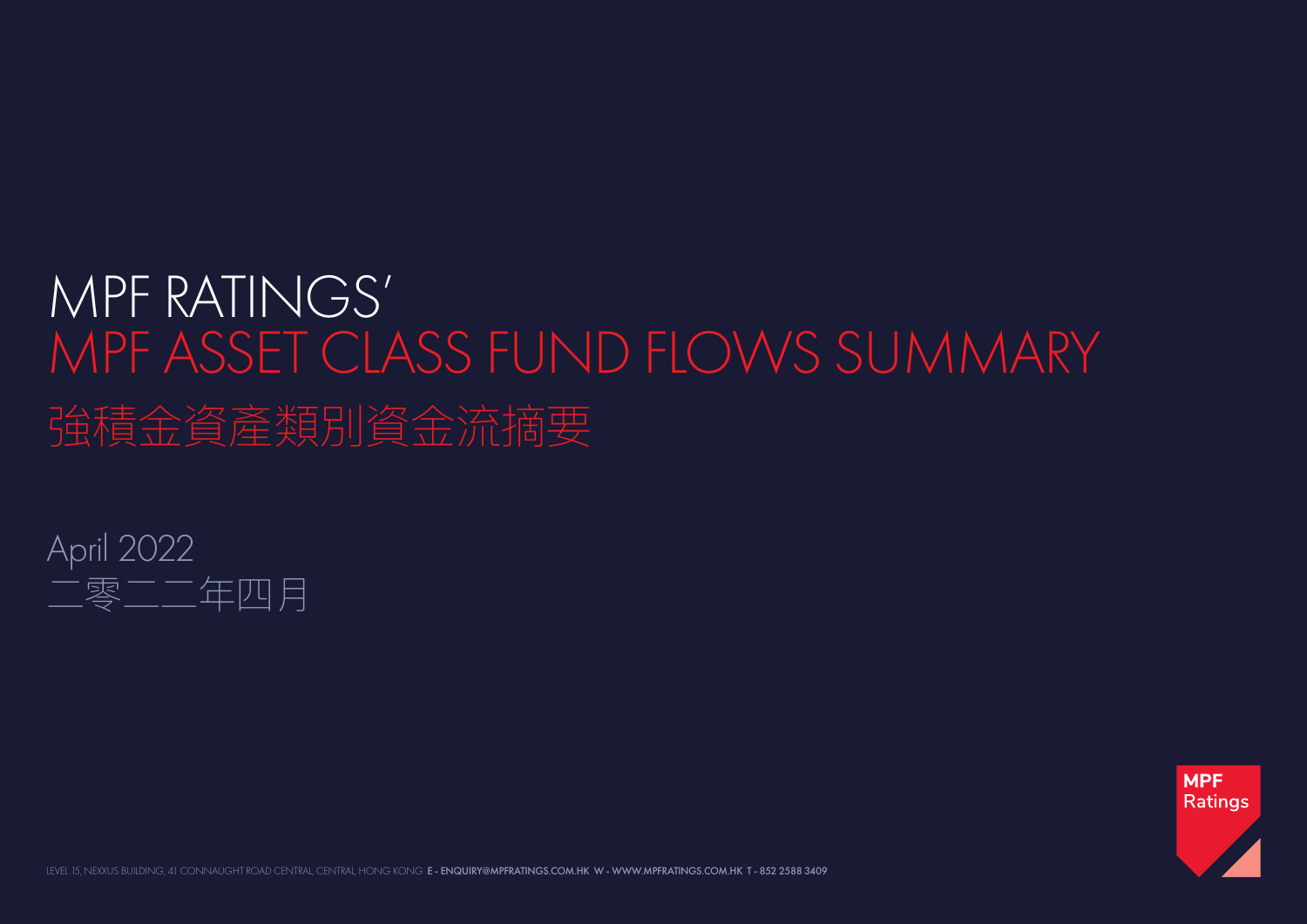

## April 2022 二零二二年四月

|                                                                               |                | <b>MPF Assets</b><br>強積金資產     | Net Inflows<br>資金淨流入 |                              |                          |                       |                              |                          |                |                              |                 |                |                              |                 | 1 Year Net Inflows (As a % of Assets)<br>一年資金淨流入(佔資產之百分比) |                 |                                           |                |
|-------------------------------------------------------------------------------|----------------|--------------------------------|----------------------|------------------------------|--------------------------|-----------------------|------------------------------|--------------------------|----------------|------------------------------|-----------------|----------------|------------------------------|-----------------|-----------------------------------------------------------|-----------------|-------------------------------------------|----------------|
|                                                                               |                |                                | 1 Month<br>一個月       |                              |                          |                       | 3 Month<br>三個月               | Year-To-Date<br>年初至今     |                |                              |                 |                | 1 Year<br>一年                 |                 |                                                           |                 |                                           |                |
| Fund Type<br>基金類别                                                             | HK\$m<br>港幣百萬元 | <b>Industry Share</b><br>市場佔有率 | HK\$m<br>港幣百萬元       | Industry Share Rank<br>市場佔有率 | 排名                       | <b>HK\$m</b><br>港幣百萬元 | Industry Share Rank<br>市場佔有率 | 排名                       | HK\$m<br>港幣百萬元 | Industry Share Rank<br>市場佔有率 | 排名              | HK\$m<br>港幣百萬元 | Industry Share Rank<br>市場佔有率 | 排名              | % of Respective Fund Type<br>個別基金類别資產之百分比                 | 排名              | Rank % of Total Assets Rank<br>總資產之百分比 排名 |                |
| Equity Fund (HK & China)<br>股票基金(香港及中國)                                       | 238,916        | 22.3%                          | 2,137                | 55.0%                        |                          | 10,752                | 70.9%                        |                          | 12,298         | 64.1%                        |                 | 30,256         | 60.5%                        |                 | 10.1%                                                     | 6               | 2.5%                                      |                |
| Mixed Asset Fund (81-100% Equity)<br>混合資產基金(81至100%股票)                        | 107,160        | 10.0%                          | $-62$                | $-1.6%$                      | 14                       | $-316$                | $-2.1%$                      | 14                       | $-522$         | $-2.7\%$                     | 16              | $-2.474$       | $-4.9\%$                     | 14              | $-1.9\%$                                                  | 13              | $-0.2%$                                   | 14             |
| Money Market Fund (MPF Conservative Fund)<br>貨幣市場基金(強積金保守基金)                  | 106,032        | 9.9%                           | 152                  | 3.9%                         | 6                        | $-190$                | $-1.3%$                      | 12                       | 1,187          | 6.2%                         | 5               | $-8,327$       | $-16.7%$                     | 17              | $-7.3%$                                                   | 16              | $-0.7\%$                                  | 17             |
| Equity Fund (Global)<br>股票基金(環球)                                              | 95,158         | 8.9%                           | 915                  | 23.5%                        | $\overline{2}$           | 2,259                 | 14.9%                        | $\mathcal{S}$            | 2,697          | 14.1%                        | $\overline{2}$  | 11,938         | 23.9%                        | $\overline{2}$  | 13.7%                                                     | $\overline{4}$  | 1.0%                                      | $\overline{2}$ |
| Mixed Asset Fund (61-80% Equity)<br>混合資產基金(61至80%股票)                          | 84,293         | 7.9%                           | $-48$                | $-1.2%$                      | 13                       | $-260$                | $-1.7%$                      | 13                       | $-336$         | $-1.8%$                      | 14              | $-1,096$       | $-2.2%$                      | 12              | $-1.1%$                                                   | 12              | $-0.1%$                                   | 12             |
| Guaranteed Fund<br>保證基金                                                       | 75,282         | 7.0%                           | $-292$               | $-7.5%$                      | 16                       | $-106$                | $-0.7%$                      | 11                       | 68             | 0.4%                         | 11              | $-3,572$       | $-7.1%$                      | 15              | $-4.3%$                                                   | 15              | $-0.3%$                                   | 15             |
| Default Investment Strategy Fund (Core Accumulation Fund)<br>預設投資策略基金(核心累積基金) | 61,154         | 5.7%                           | 663                  | 17.1%                        | $\mathcal{S}$            | 1,928                 | 12.7%                        | $\overline{\mathcal{A}}$ | 2,630          | 13.7%                        | 3               | 8,883          | 17.8%                        | $\overline{A}$  | 15.9%                                                     | $\mathfrak{Z}$  | 0.7%                                      | $\overline{4}$ |
| Equity Fund (Asia)<br>股票基金(亞洲)                                                | 61,120         | 5.7%                           | 247                  | 6.4%                         | 5                        | 376                   | 2.5%                         | 5                        | 441            | 2.3%                         | 6               | 906            | 1.8%                         | $7^{\circ}$     | 1.2%                                                      | 9               | 0.1%                                      | $\overline{7}$ |
| Equity Fund (US)<br>股票基金(美國)                                                  | 56,233         | 5.3%                           | 602                  | 15.5%                        | $\overline{\mathcal{A}}$ | 2,262                 | 14.9%                        | $\overline{2}$           | 1,822          | 9.5%                         | $\overline{A}$  | 11,526         | 23.1%                        | $\mathcal{S}$   | 23.9%                                                     | $\overline{2}$  | 1.0%                                      | $\mathcal{S}$  |
| Mixed Asset Fund (41-60% Equity)<br>混合資產基金(41至60%股票)                          | 46,739         | 4.4%                           | 15                   | 0.4%                         | 10                       | 11                    | 0.1%                         | 10 <sup>°</sup>          | 17             | 0.1%                         | 12              | 25             | 0.1%                         | 10 <sup>1</sup> | 0.0%                                                      | 10              | 0.0%                                      | 10             |
| <b>Bond Fund</b><br>倩券基金                                                      | 39,529         | 3.7%                           | $-376$               | $-9.7%$                      | 17                       | $-1,228$              | $-8.1%$                      | 17                       | $-1,356$       | $-7.1%$                      | 17              | $-4.077$       | $-8.2%$                      | 16              | $-8.5%$                                                   | 17              | $-0.3%$                                   | 16             |
| Mixed Asset Fund (21-40% Equity)<br>混合資產基金(21至40%股票)                          | 38,604         | 3.6%                           | $-110$               | $-2.8%$                      | 15                       | $-371$                | $-2.4%$                      | 15                       | $-441$         | $-2.3%$                      | 15              | $-1,558$       | $-3.1%$                      | 13              | $-3.4%$                                                   | 14              | $-0.1%$                                   | 13             |
| Default Investment Strategy Fund (Age 65 Plus Fund)<br>預設投資策略基金(65歲後基金)       | 20,101         | 1.9%                           | 43                   | 1.1%                         |                          | 207                   | 1.4%                         | 6                        | 366            | 1.9%                         | $\overline{7}$  | 2,525          | 5.1%                         | 6               | 13.2%                                                     | $5\overline{)}$ | 0.2%                                      | 6              |
| Equity Fund (Europe)<br>股票基金(歐洲)                                              | 14,224         | 1.3%                           | $-11$                | $-0.3%$                      | 11                       | $-383$                | $-2.5%$                      | 16                       | $-54$          | $-0.3%$                      | 13              | 3,525          | 7.1%                         | 5               | 29.1%                                                     |                 | 0.3%                                      | 5              |
| Mixed Asset Fund (Target Date)<br>混合資產基金(目標期限)                                | 11,675         | 1.1%                           | 30                   | 0.8%                         | 8                        | 61                    | 0.4%                         | 9                        | 107            | 0.6%                         | $\circ$         | 700            | 1.4%                         | 9               | 5.3%                                                      | 8               | 0.1%                                      | 9              |
| Mixed Asset Fund (Other)<br>混合資產基金(其他)                                        | 9,581          | 0.9%                           | 21                   | 0.6%                         | 9                        | 64                    | 0.4%                         | 8                        | 90             | 0.5%                         | 10 <sup>°</sup> | 871            | 1.7%                         | 8               | 8.7%                                                      | $\overline{7}$  | 0.1%                                      | 8              |
| Money Market Fund (Non MPF Conservative Fund)<br>貨幣市場基金 (非強積金保守基金)            | 5,079          | 0.5%                           | $-41$                | $-1.1%$                      | 12                       | 93                    | 0.6%                         | $\overline{7}$           | 165            | 0.9%                         | 8               | $-55$          | $-0.1%$                      | 11              | $-1.1%$                                                   | 11              | $-0.0%$                                   | 11             |
| Total<br>合計                                                                   | 1,070,879      | 100%                           | 3,887                | 100%                         |                          | 15,159                | 100%                         |                          | 19,177         | 100%                         |                 | 49,995         | 100%                         |                 |                                                           |                 | 4.2%                                      |                |

For a complete version of MPF Ratings' MPF Industry Fund Flows Report, please contact us at enquiry@mpfratings.com.hk.

有關積金評級的強積金市場資金流報告的完整版本,請電郵至enquiry@mpfratings.com.hk與我們聯絡。